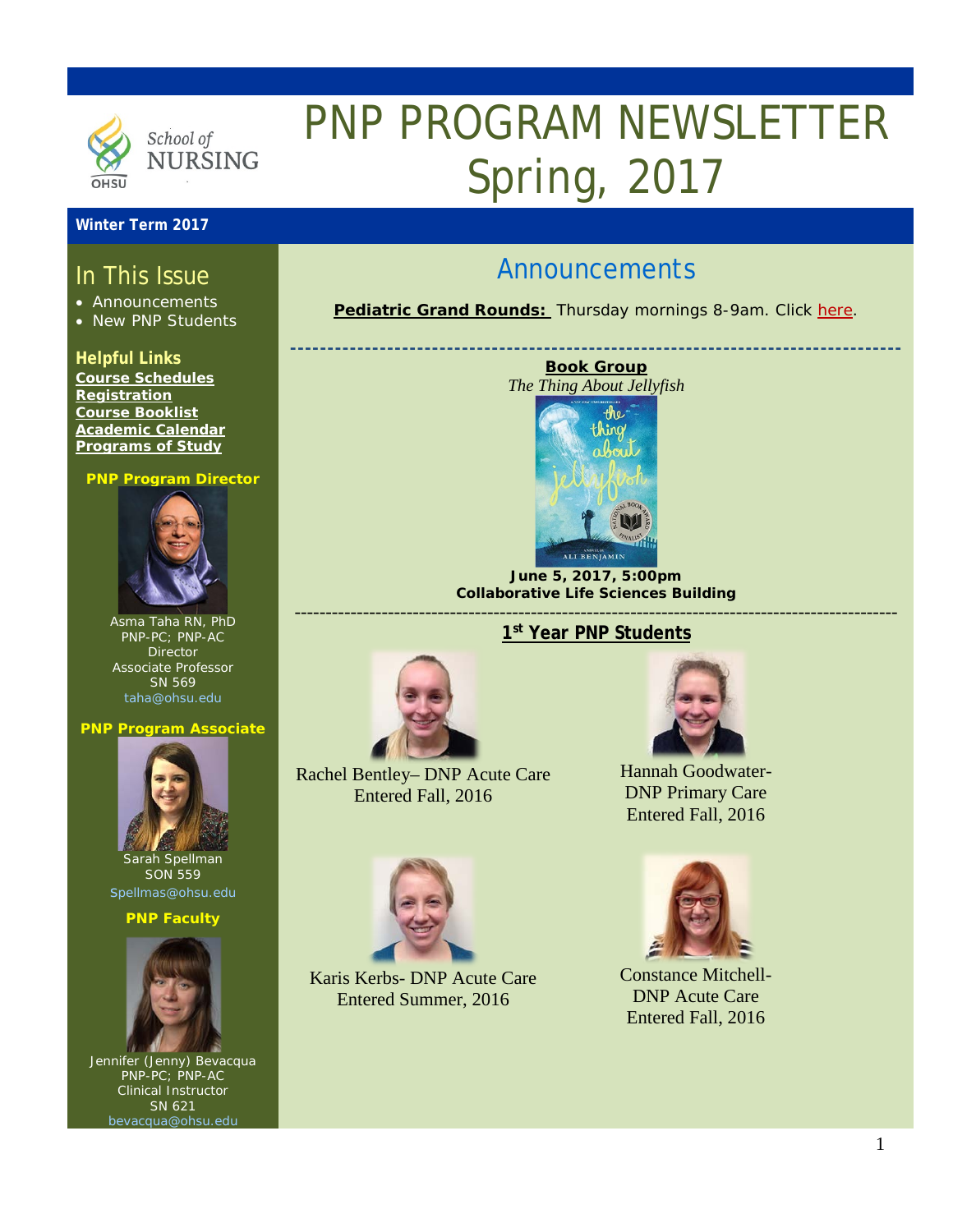

Martha (Marti) Driessnack PhD, PPCPNP Associate Professor SN 221 [driessna@ohsu.edu](mailto:driessna@ohsu.edu)



Helen Turner DNP, PCNS Clinical Assistant Professor SN 621 [turnerh@ohsu.edu](mailto:turnerh@ohsu.edu)



Julie Martchenke MS, PNP



Rana Halabi Najjar PhD, CPNP, RN Assistant Professor najjar@ohsu.edu



Erika Ohm- DNP Acute Care Entered Fall, 2016



Erin Warren- DNP Primary Care Entered Fall, 2016

**MISSING PICTURE** *Entered Fall, 2016* Lindsay Underwood – DNP Acute Care



Sydney Rea- DNP Primary Care Entered Fall, 2016



Shaudine Woody-DNP Primary Care Entered Fall, 2016

### **Continuing and Graduating Students**



Wendy Herrick- DNP Dual Track Entered Fall, 2014 PNP-AC



Meghan Lacy- DNP Primary Care Entered Fall, 2014



Karen Gray- DNP Acute Care Entered Fall, 2014 PNP-AC



Margie Nielsen-MN Acute Care Entered Fall, 2014